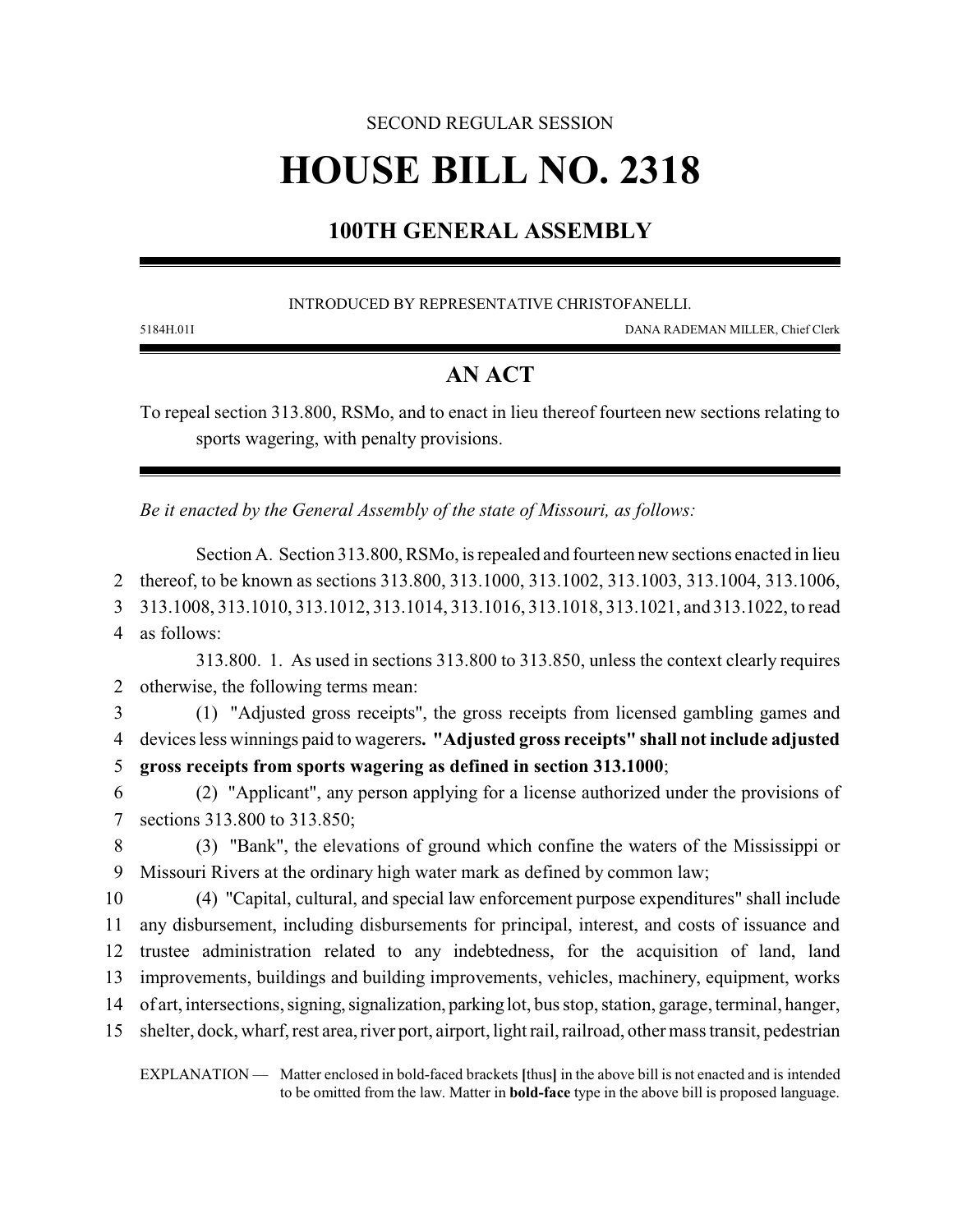shopping malls and plazas, parks, lawns, trees, and other landscape, convention center, roads, traffic control devices, sidewalks, alleys, ramps, tunnels, overpasses and underpasses, utilities, streetscape, lighting, trash receptacles, marquees, paintings, murals, fountains, sculptures, water and sewer systems, dams, drainage systems, creek bank restoration, any asset with a useful life greater than one year, cultural events, and any expenditure related to a law enforcement officer deployed as horse-mounted patrol, school resource or drug awareness resistance education (D.A.R.E) officer;

- (5) "Cheat", to alter the selection of criteria which determine the result of a gambling game or the amount or frequency of payment in a gambling game;
- 

(6) "Commission", the Missouri gaming commission;

 (7) "Credit instrument", a written check, negotiable instrument, automatic bank draft or other authorization from a qualified person to an excursion gambling boat licensee or any of its affiliated companies licensed bythe commission authorizing the licensee to withdraw the amount of credit extended by the licensee to such person from the qualified person's banking account in an amount determined under section 313.817 on or after a date certain of not more than thirty days from the date the credit was extended, and includes any such writing taken in consolidation, redemption or payment of a previous credit instrument, but does not include any interest-bearing installment loan or other extension of credit secured by collateral;

 (8) "Dock", the location in a city or county authorized under subsection 10 of section 313.812 which contains any natural or artificial space, inlet, hollow, or basin, in or adjacent to a bank of the Mississippi or Missouri Rivers, next to a wharf or landing devoted to the embarking of passengers on and disembarking of passengers from a gambling excursion but shall not include any artificial space created after May 20, 1994, and is located more than one thousand feet from the closest edge of the main channel of the river as established by the United States Army Corps of Engineers;

 (9) "Excursion gambling boat", a boat, ferry or other floating facility licensed by the commission on which gambling games are allowed;

 (10) "Fiscal year" shall for the purposes of **[**subsections 3 and 4 of**]**section 313.820 mean the fiscal year of a home dock city or county;

 (11) "Floating facility", any facility built or originally built as a boat, ferry or barge licensed by the commission on which gambling games are allowed;

 (12) "Gambling excursion", the time during which gambling games may be operated on an excursion gambling boat whether docked or during a cruise;

 (13) "Gambling game" includes, but is not limited to, games of skill or games of chance on an excursion gambling boat **[**but does not include gambling on sporting events**]**; provided such games of chance are approved by amendment to the Missouri Constitution;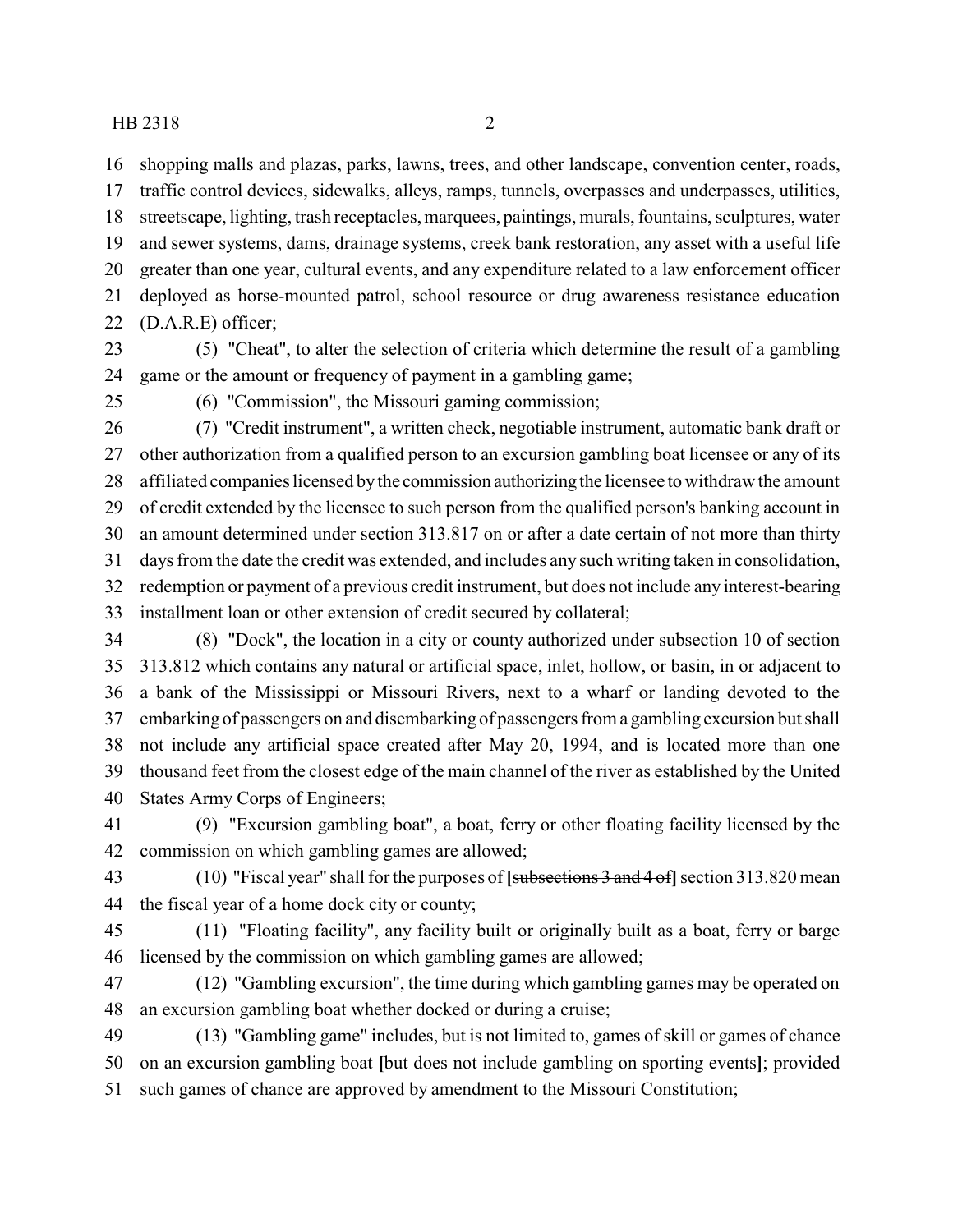(14) "Games of chance", any gambling game in which the player's expected return is not favorably increased by **[**his or her**] such player's** reason, foresight, dexterity, sagacity, design, information or strategy;

 (15) "Games of skill", any gambling game in which there is an opportunity for the player to use **[**his or her**] such player's** reason, foresight, dexterity, sagacity, design, information or strategy to favorably increase the player's expected return; including, but not limited to, the gambling games known as "poker", "blackjack" (twenty-one), "craps", "Caribbean stud", "pai gow poker", "Texas hold'em", "double down stud", **"sports wagering",** and any video representation of such games;

(16) "Gross receipts", the total sums wagered by patrons of licensed gambling games;

 (17) "Holder of occupational license", a person licensed by the commission to perform an occupation within excursion gambling boat operations which the commission has identified as requiring a license;

(18) "Licensee", any person licensed under sections 313.800 to 313.850;

 (19) "Mississippi River" and "Missouri River", the water, bed and banks of those rivers, including any space filled by the water of those rivers for docking purposes in amanner approved by the commission but shall not include any artificial space created after May 20, 1994, and is located more than one thousand feet from the closest edge of the main channel of the river as established by the United States Army Corps of Engineers;

 (20) "Supplier", a person who sells or leases gambling equipment and gambling supplies to any licensee.

 2. **(1)** In addition to the games of skill defined in this section, the commission may approve other games of skill upon receiving a petition requesting approval of a gambling game from any applicant or licensee. The commission may set the matter for hearing by serving the applicant or licensee with written notice of the time and place of the hearing not less than five days prior to the date of the hearing and posting a public notice at each commission office. The commission shall require the applicant or licensee to pay the cost of placing a notice in a newspaper of general circulation in the applicant's or licensee's home dock city or county. The burden of proof that the gambling game is a game of skill is at all times on the petitioner. The petitioner shall have the affirmative responsibility of establishing **[**his or her**] such petitioner's** case by a preponderance of evidence including:

83  $[(1)] (a)$  Is it in the best interest of gaming to allow the game; and

84  $[(2)]$  (b) Is the gambling game a game of chance or a game of skill?

 **(2)** All testimony shall be given under oath or affirmation. Any citizen of this state shall have the opportunity to testify on the merits of the petition. The commission may subpoena witnesses to offer expert testimony. Upon conclusion of the hearing, the commission shall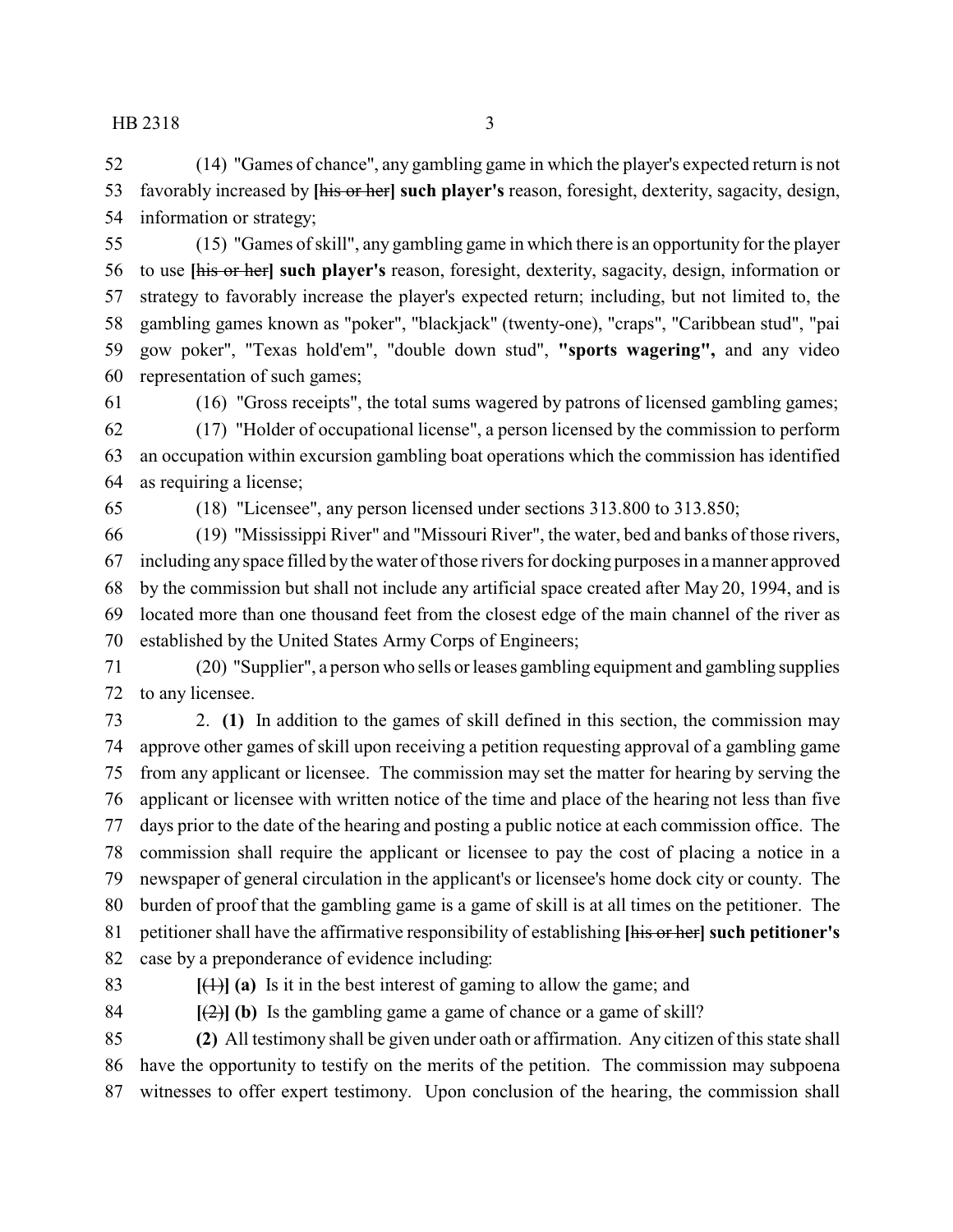evaluate the record of the hearing and issue written findings of fact that shall be based exclusively on the evidence and on matters officially noticed. The commission shall then render a written decision on the merits which shall contain findings of fact, conclusions of law and a

- final commission order. The final commission order shall be within thirty days of the hearing. Copies of the final commission order shall be served on the petitioner by certified or overnight
- express mail, postage prepaid, or by personal delivery.
- 

## **313.1000. As used in sections 313.1000 to 313.1022, the following terms shall mean:**

- **(1) "Adjusted gross receipts":**
- **(a) The total of all cash and cash equivalents received by a sports wagering operator from sports wagering minus the total of:**
- 

**a. All cash and cash equivalents paid out as winnings to sports wagering patrons;**

- **b. The actual costs paid by a sports wagering operator for any personal property or services distributed to sports wagering patrons as prizes;**
- - **c. Voided or cancelled wagers;**

**d. Free play or promotional credits; and**

- **e. Uncollectible sports wagering receivables, not to exceed the lesser of:**
- **(i) A reasonable provision for uncollectible patron checks, ACHs, debit cards, and credit cards received from sports wagering operations; or**
- **(ii) Two percent of the total of all sums, including checks, whether collected or not, less the amount paid out as winnings to sports wagering patrons. For purposes of this section, a counter or personal check that is invalid or unenforceable under this section is considered cashreceivedby the sportswagering operator fromsports wagering operations.**
- **(b) If the amount of adjusted gross receipts on a gaming day is a negative figure, the certificate holder shall remit no sports wagering tax for that gaming day. Any negative adjusted gross receipts shall be carried over and calculated as a deduction on the subsequent gaming days until the negative figure has been brought to a zero balance;**
- **(2) "Certificate holder", a licensed applicant issued a certificate of authority by the commission;**

 **(3) "Certificate of authority", a certificate issued by the commission authorizing a licensed applicant to conduct sports wagering under sections 313.1000 to 313.1022;**

- 
- **(4) "Commission", the Missouri gaming commission;**
- **(5) "Department", the department of revenue;**
- **(6) "Excursion gambling boat", the same meaning as defined under section 313.800;**
- **(7) "Gross receipts", the total amount of cash and cash equivalents paid by sports wagering patrons to a sports wagering operator to participate in sports wagering;**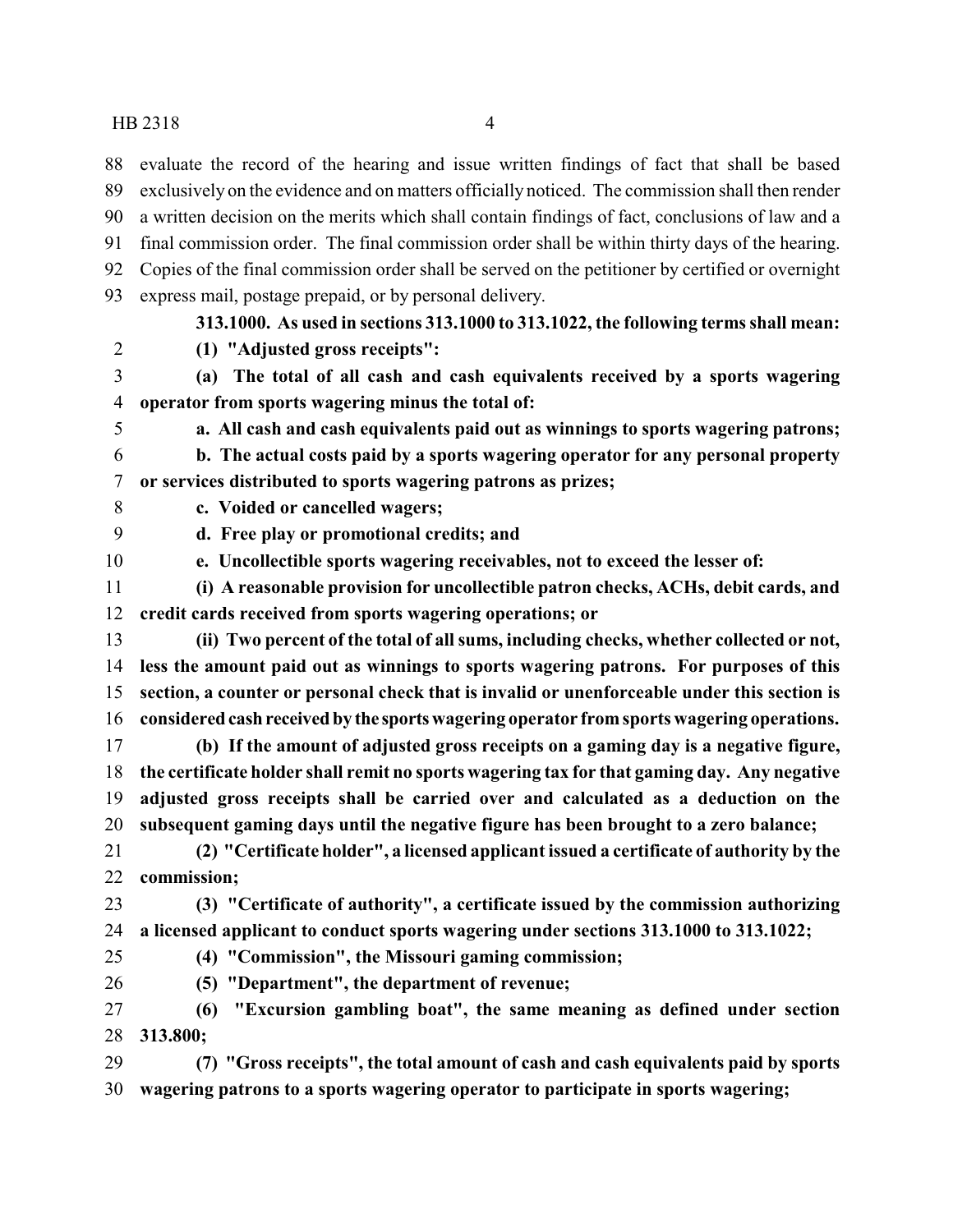**(8) "Interactive sports wagering platform" or "platform", a person that offers sports wagering over the internet, including on internet websites and mobile devices on behalf of a certificate holder;**

 **(9) "Licensed applicant", a person holding a license issued under section 313.807 to operate an excursion gambling boat;**

**(10) "Licensed facility", an excursion gambling boat licensed under this chapter;**

 **(11) "Licensed supplier", a person holding a supplier's license issued by the commission;**

**(12) "Occupational license", a license issued by the commission;**

 **(13) "Person", an individual, sole proprietorship, partnership, association, fiduciary, corporation, limited liability company, or any other business entity;**

 **(14) "Sports wagering", wagering conducted under sections 313.1000 to 313.1022 on athletic and sporting events involving human competitors or on other events as approved by the commission. "Sports wagering" shall not include moneys spent to participate in paid fantasy sports under sections 313.900 to 313.955;**

 **(15) "Sports wagering device", a mechanical, electrical, or computerized contrivance, terminal, device, apparatus, piece of equipment, or supply approved by the commission for conducting sports wagering under sections 313.1000 to 313.1022. "Sports wagering device" shall not include a device used by a sports wagering patron to access an interactive sports wagering platform;**

 **(16) "Sports wagering operator" or "operator", a certificate holder or an interactive sports wagering platform offering sports wagering on behalf of a certificate holder;**

**(17) "Supplier's license", a license issued by the commission under section 313.807.**

**313.1002. 1. The state of Missouri shall be exempt from the provisions of 15 U.S.C. Section 1172, as amended.**

 **2. All shipments of gambling devices used to conduct sports wagering under sections 313.1000 to 313.1022 to licensed applicants or certificate holders, the registering, recording, and labeling of which have been completed by the manufacturer or dealer thereof in accordance with 15 U.S.C. Sections 1171 to 1178, as amended, shall be legal shipments of gambling devices into this state.**

**313.1003. 1. Sports wagering shall not be offered in this state except by a licensed facility.**

**2. A licensed facility may offer sports wagering:**

**(1) In person at the licensed facility; and**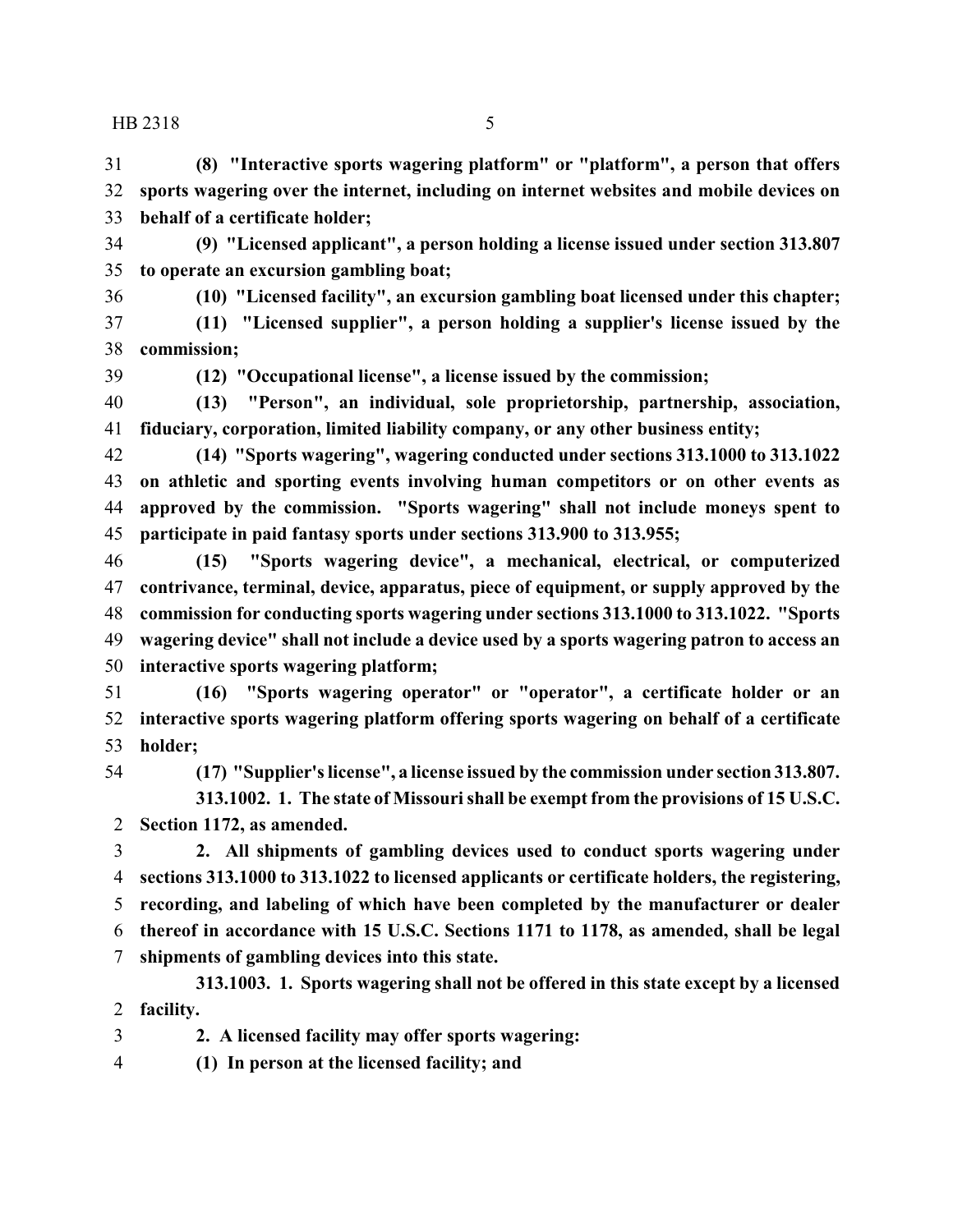**(2) Over the internet via an interactive sports wagering platform to persons physically located in this state.**

**313.1004. 1. The commission shall adopt rules to implement the provisions of sections 313.1000 to 313.1022. Any rule or portion of a rule, as that term is defined in section 536.010, that is created under the authority delegated in this section shall become effective only if it complies with and is subject to all of the provisions of chapter 536 and, if applicable, section 536.028. This section and chapter 536 are nonseverable, and if any of the powers vested with the general assembly pursuant to chapter 536 to review, to delay the effective date, or to disapprove and annul a rule are subsequently held unconstitutional, then the grant of rulemaking authority and any rule proposed or adopted after August 28, 2020, shall be invalid and void.**

 **2. Rules adopted under this section shall include, but not be limited to, the following:**

 **(1) Standards and procedures to govern the conduct of sports wagering, including the manner in which:**

- **(a) Wagers are received;**
- **(b) Payouts are paid; and**
- **(c) Point spreads, lines, and odds are disclosed;**

 **(2) Standards governing how a certificate holder offers sports wagering over the internet through an interactive sports wagering platform to patrons physically located in Missouri;**

 **(3) The manner in which a certificate holder's books and financial records relating to sports wagering are maintained and audited, including standards for the daily counting of a certificate holder's gross receipts from sports wagering and standards to ensure that internal controls are followed;**

**(4) Standards concerning the detection and prevention of compulsive gambling.**

- **3. Rules adopted under this section shall require a certificate holder to make commercially reasonable efforts to do the following:**
- **(1) Designate an area within the licensed facility operated by the certificate holder for sports wagering conducted under sections 313.1000 to 313.1022;**
- **(2) Ensure the security and integrity of sports wagers accepted through an interactive sports wagering platform;**
- **(3) Ensure that the certificate holder's surveillance system covers all areas of the licensed facility in which sports wagering is conducted;**
- 
-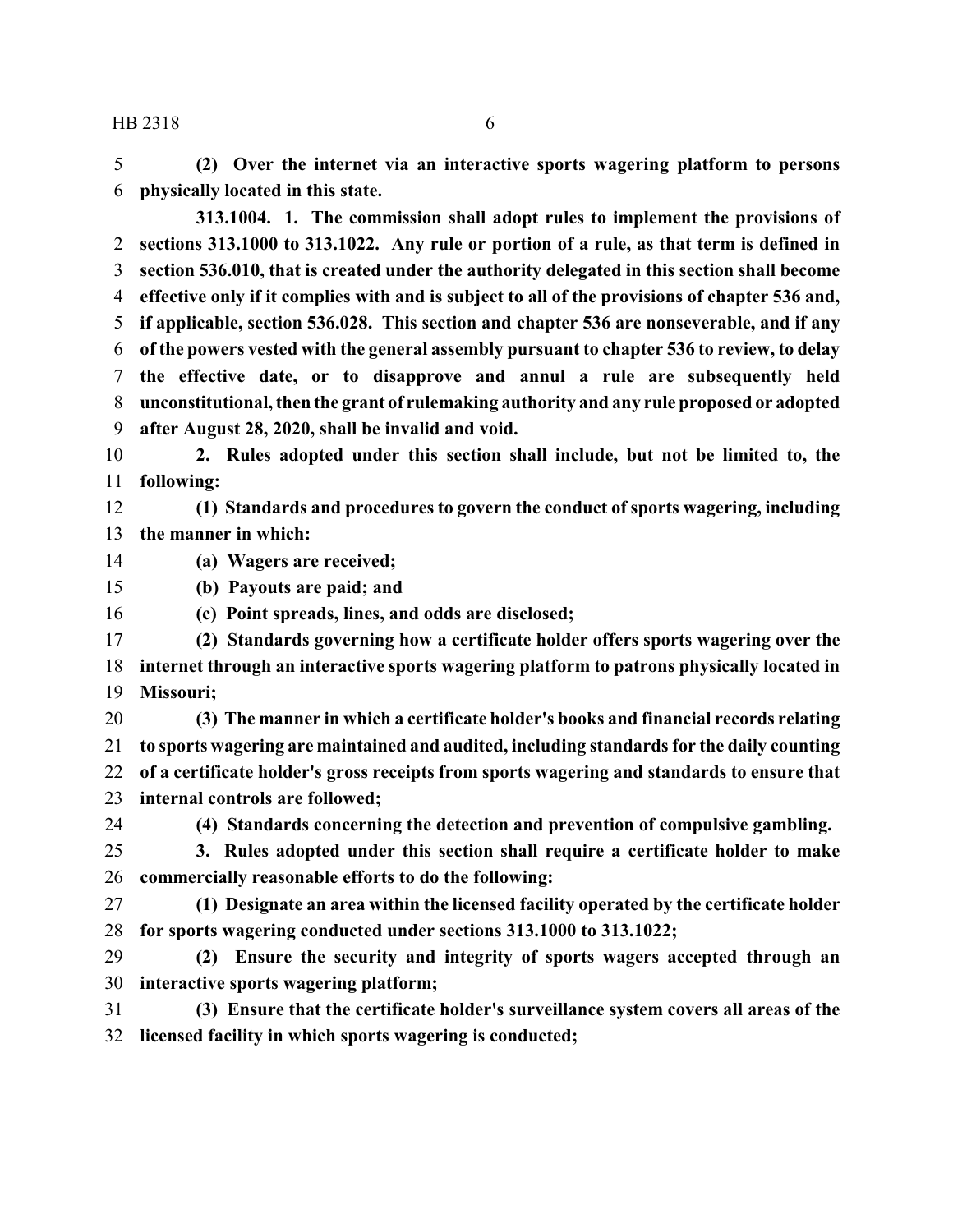**(4) Allow the commission to be present through the commission's gaming agents when sports wagering is conducted in all areas of the certificate holder's licensed facility in which sports wagering is conducted to do the following:**

 **(a) Ensure maximum security of the counting and storage of the sports wagering revenue received by the certificate holder;**

**(b) Certify the sports wagering revenue received by the certificate holder; and**

**(c) Receive complaints from the public;**

 **(5) Ensure that individuals who are under twenty-one years of age do not make sports wagers;**

 **(6) Establish house rules specifying the amounts to be paid on winning wagers, the effect of schedule changes, and the source of the information used to determine the outcome of wagers. The house rules shall be displayed in the certificate holder's sports wagering area, posted on the certificate holder's or platform's internet site or mobile application for interactive sports wagering, and included in the terms and conditions ofthe certificate holder's or platform's interactive sports wagering system.**

 **4. The commission may enter into agreements with other jurisdictions to facilitate, administer, and regulate multi-jurisdictional sports betting by sports betting operators to the extent that entering into the agreement is consistent with state and federal laws and if**

**the sports betting agreement is conducted only in the United States.**

**313.1006. 1. A licensed applicant who wishes to offer sports wagering under sections 313.1000 to 313.1022 shall:**

 **(1) Submit an application to the commission in the manner prescribed by the commission for each licensed facility in which the licensed applicant wishes to conduct sports wagering; and**

 **(2) Pay an initial application fee of fifty thousand dollars, which shall be deposited in the gaming commission fund and distributed according to section 313.835.**

 **2. Upon receipt of the application and fee required under subsection 1 of this section, the commission shall issue a certificate of authority to a licensed applicant authorizing the licensed applicant to conduct sports wagering under sections 313.1000 to 313.1022 in a licensed facility or through an interactive sports wagering platform.**

**313.1008. 1. The commission shall test new sports wagering devices and new forms, variations, or composites of sports wagering under the terms and conditions that the commission considers appropriate prior to authorizing a certificate holder to offer a new sports wagering device or a new form, variation, or composite of sports wagering.**

 **2. (1) A certificate holder shall designate an area or areas within the certificate holder's licensed facility for conducting sports wagering.**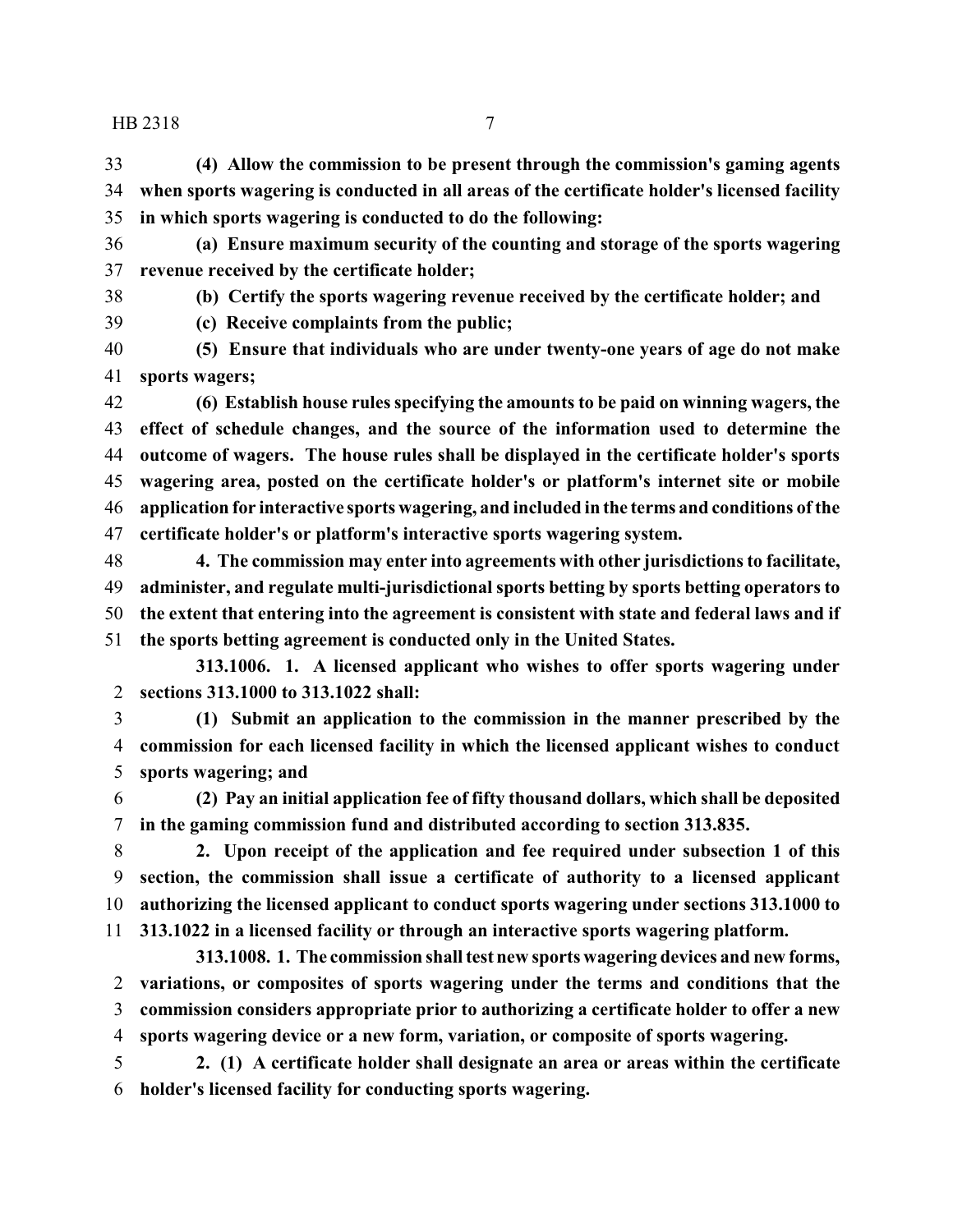**(2) A certificate holder may administer or contract with up to three individually branded interactive sports wagering platforms to administer interactive sports wagering on the certificate holder's behalf.**

 **3. (1) Sports wagering may be conducted with chips, tokens, electronic cards, cash, cash equivalents, debit or credit cards, other negotiable currency, online payment services, automated clearing houses, promotional funds, or any other means approved by the commission.**

 **(2) A certificate holder shall determine the minimum and maximum wagers in sports wagering conducted in the certificate holder's licensed facility.**

 **4. A certificate holder shall not permit any sports wagering on the premises of the licensed facility except as provided under subsection 2 of this section.**

 **5. A sports wagering device shall be approved by the commission and acquired by a certificate holder from a licensed supplier.**

 **6. The commission shall determine the occupations related to sports wagering that require an occupational license.**

 **7. A certificate holder may lay off one or more sports wagers. The commission may promulgate rules permitting certificate holders or platforms to employ systems that offset loss or manage risk in the operation ofsports wagering under sections 313.1000 to 313.1022 through the use of liquidity pools in other jurisdictions in which the certificate holder, platform, an affiliate of the certificate holder or platform, or a third party also holds licenses to conduct sports wagering; provided that, at all times adequate protections are maintained to ensure sufficient funds are available to pay winnings to patrons.**

 **8. Subject to the approval of the commission, a certificate holder may contract with a third party to conduct sports wagering at the certificate holder's licensed facility.**

**313.1010. 1. An interactive sports wagering platform provider may offer sports wagering on behalf of a certificate holder only if the interactive sports wagering platform holds an interactive sports wagering platform license issued by the commission.**

**2. An applicant for an interactive sports wagering platform license shall:**

 **(1) Submit an application to the commission in the manner prescribed by the commission to verify the platform's eligibility under this section; and**

**(2) Pay an initial application fee of fifty thousand dollars.**

 **3. Each year on or before the anniversary date of the payment of the initial application fee under this section, an interactive sportswagering platformprovider holding a license issued under this section shall pay to the commission an annual license renewal fee of twenty thousand dollars.**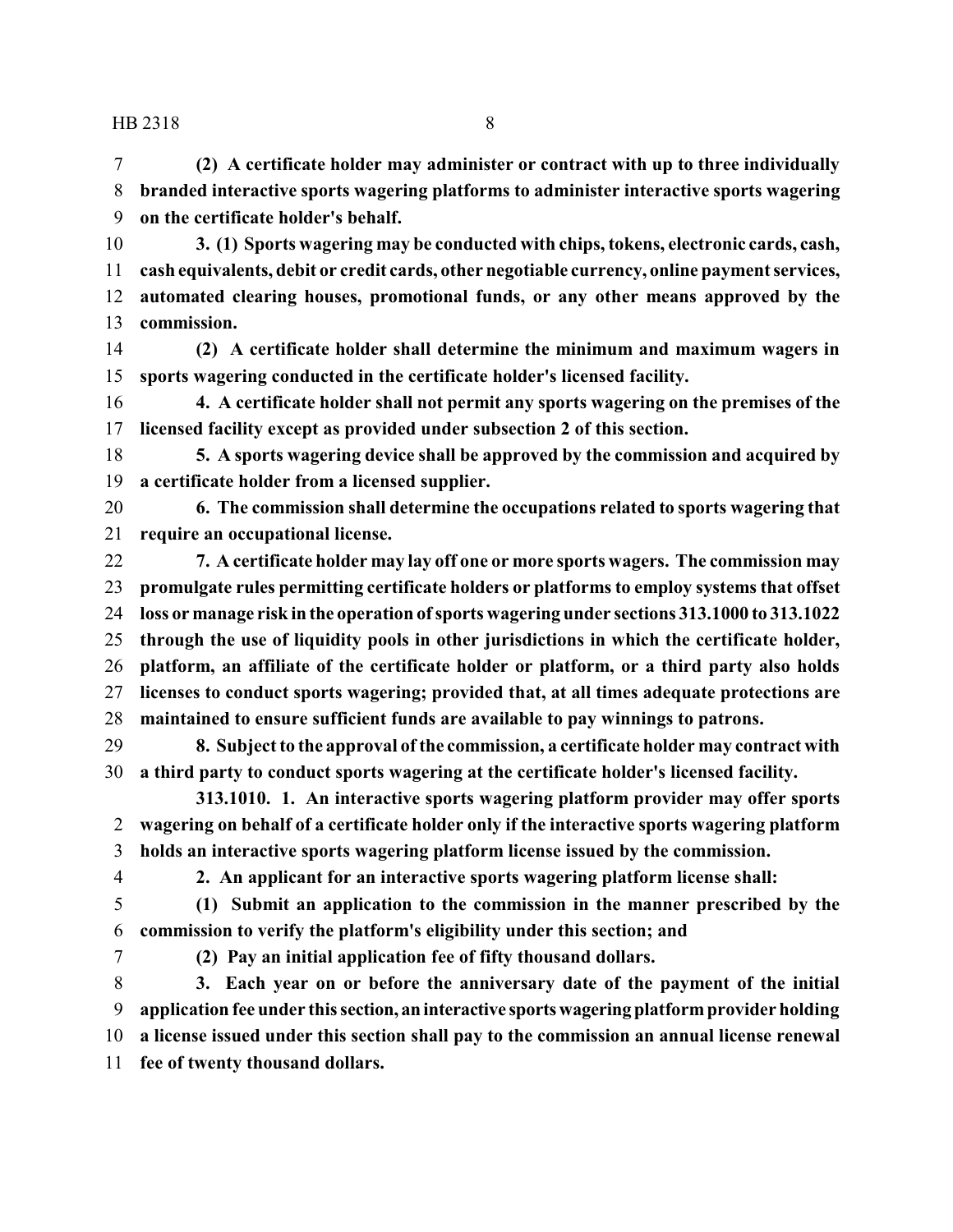**4. Notwithstanding any other provision of law to the contrary, the following information shall be confidential and shall not be disclosed to the public unless required by court order or by any other provision of section 313.1000 to 313.1022:**

**(1) An interactive sports wagering platform license application; and**

 **(2) All documents, reports, and data submitted by an interactive sports wagering platform provider to the commission containing proprietary information, trade secrets, financial information, or personally identifiable information about any person.**

**313.1012. 1. A certificate holder shall verify that a person placing a wager is of the legal minimum age for placing a wager under sections 313.1000 to 313.1022.**

 **2. The commission shall adopt rules and regulations for a sports wagering self-exclusion program consistent with those adopted under sections 313.800 to 313.850. Any rule or portion of a rule, as that term is defined in section 536.010, that is created under the authority delegated in this section shall become effective only if it complies with and is subject to all of the provisions of chapter 536 and, if applicable, section 536.028. This section and chapter 536 are nonseverable, and if any of the powers vested with the general assembly pursuant to chapter 536 to review, to delay the effective date, or to disapprove and annul a rule are subsequently held unconstitutional, then the grant of rulemaking authority and any rule proposed or adopted after August 28, 2020, shall be invalid and void.**

 **3. The commission shall adopt rules to ensure that advertisements for sports wagering:**

 **(1) Do not target minors or other persons who are ineligible to place wagers, problem gamblers, or other vulnerable persons;**

**(2) Disclose the identity of the sports wagering certificate holder;**

 **(3) Provide information about or links to resources relating to gambling addiction; and**

**(4) Are not otherwise false, misleading, or deceptive to a reasonable consumer.**

**313.1014. 1. The commission shall conduct background checks on individuals seeking licenses under sections 313.1000 to 313.1022. A background check conducted under this section shall include a search for criminal history and any charges or convictions involving corruption or manipulation of sporting events.**

**2. (1) A certificate holder shall employ commercially reasonable methods to:**

 **(a) Prohibit the certificate holder; directors, officers, and employees of the certificate holder; and any relative living in the same household of a person described in this paragraph from placing sports wagers with the certificate holder;**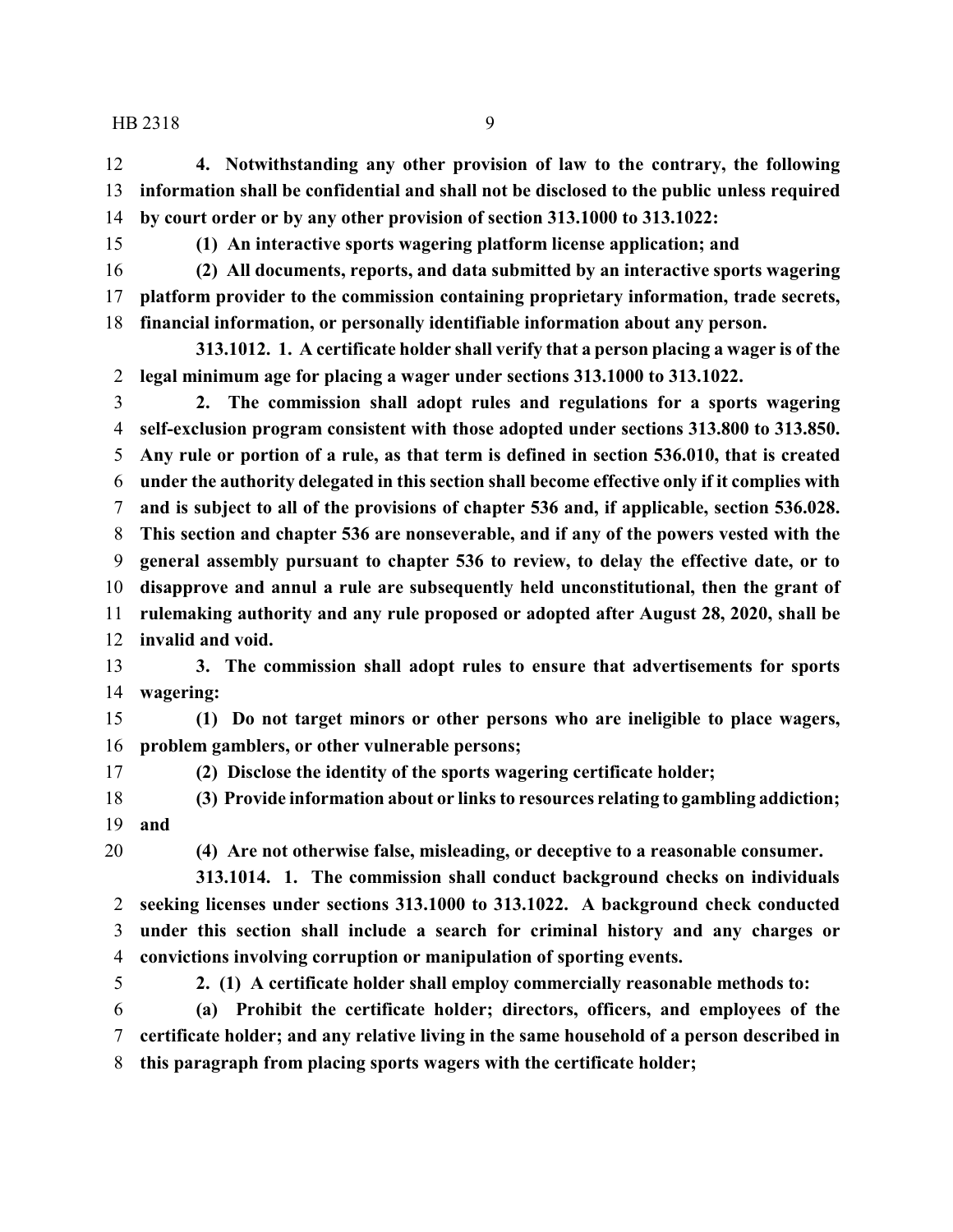**(b) Prohibit any individual with access to nonpublic confidential information held by the certificate holder from placing sports wagers with the certificate holder; (c) Prevent the sharing of confidential information that could affect sports**

 **wagering offered by the certificate holder or by third parties until the information is made publicly available; and**

 **(d) Prohibit persons from placing sports wagers as agents or proxies for other persons.**

 **(2) Nothing in this section shall preclude the use of internet or cloud-based hosting of data, or any disclosure of information required by court order or other provisions of law.**

 **3. (1) The following individuals are prohibited from engaging in sports wagering under sections 313.1000 to 313.1022:**

 **(a) Any individual whose participation may undermine the integrity of the betting or sports event; or**

 **(b) Any person who is prohibited for other good cause, including but not limited to:**

**a. Any individual placing a wager as an agent or proxy;**

 **b. Any person who is an athlete, coach, referee, player or a referee personnel member, in or on any sports event overseen by that person's sports governing body based on publicly available information;**

 **c. A person who holds a position of authority or influence sufficient to exert influence over the participants in a sporting contest, including but not limited to coaches, managers, handlers or athletic trainers;**

**d. A person under the age of twenty-one;**

 **e. A person with access to certain types of exclusive information on any sports event overseen by that person's sports governing body based on publicly available information; or**

**f. A person identified by any lists provided by the commission.**

 **(2) The direct or indirect legal or beneficial owner of five percent or more of a sports governing body or any of its member teams shall not place or accept any wager on a sports event in which any member team of that sports governing body participates. Any violation of this subdivision shall constitute disorderly conduct. Disorderly conduct under this subdivision shall be a class C misdemeanor.**

 **(3) Subdivision (1) of this subsection shall not apply to any person who is a direct or indirect owner of a specific sports governing body member team and:**

**(a) Has less than five percent direct or indirect ownership interest in a casino; or**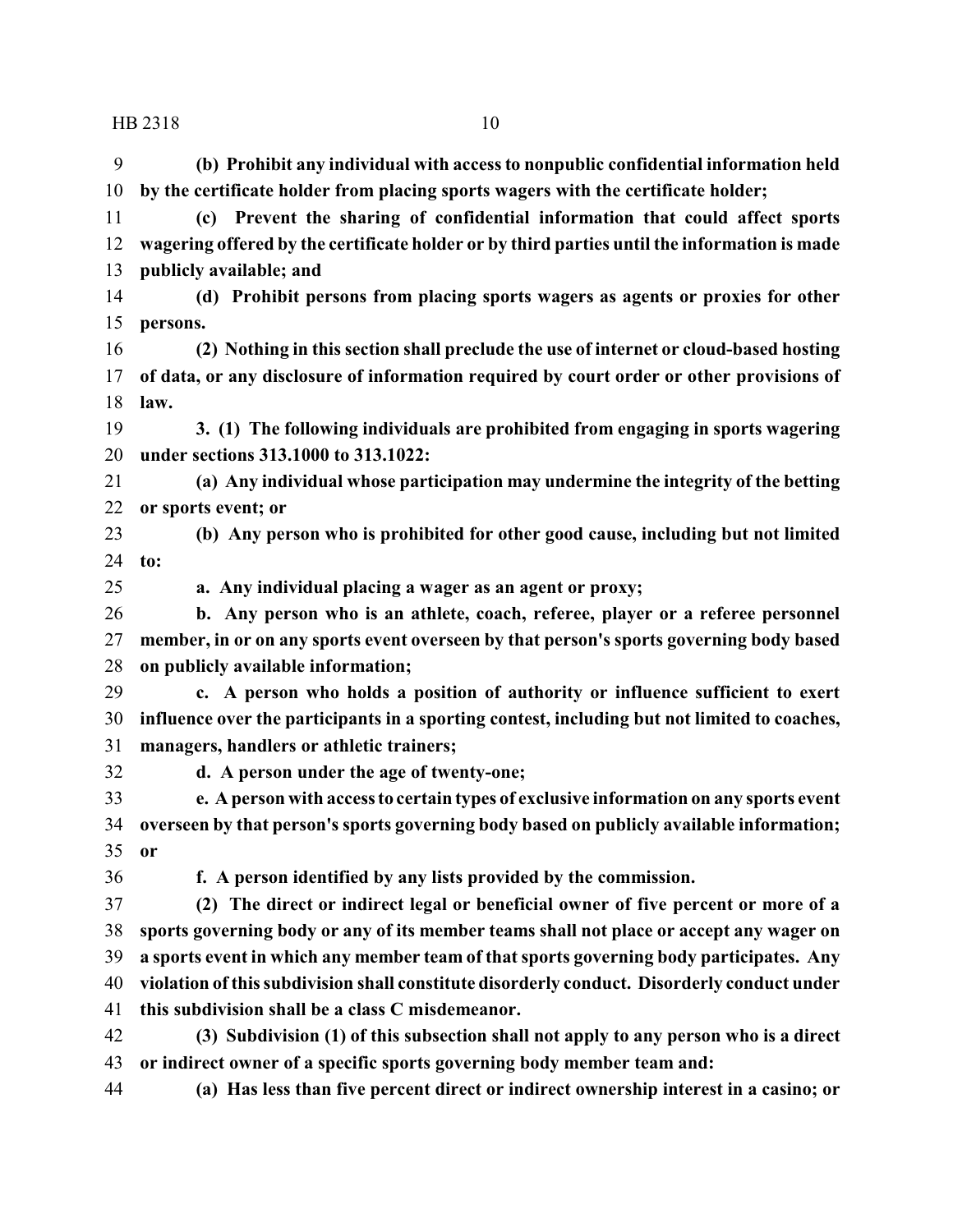**(b) The value of the ownership of such team represents less than one percent of the person's total enterprise value and such shares ofsuch person are registered under section**

**12 of the Securities Exchange Act of 1934 (15 U.S.C. Section 78l), as amended.**

 **(4) (a) An operator shall adopt procedures to prevent persons from wagering on sports events who are prohibited from placing sports wagers. (b) An operator shall not accept wagers from any person whose identity is known to the operator and: a. Whose name appears on the exclusion list maintained by the commission; b. Who is the operator, director, officer, owner, or employee of the operator or any relative thereof living in the same household as the operator; c. Who has access to nonpublic confidential information held by the operator; or d. Who is an agent or proxy for any other person. (5) An operator shall adopt procedures to obtain personally identifiable information from any individual who places any single wager of ten thousand dollars or more on a sports event while physically present at a casino. 4. The commission and certificate holders shall cooperate with investigations conducted by law enforcement agencies, including by providing or facilitating the provision of relevant betting information and audio or video files relating to persons placing sports wagers. 5. A certificate holder shall immediately report to the commission any information relating to: (1) Criminal or disciplinary proceedings commenced against the certificate holder in connection with its operations; (2) Bets or wagers that violate state or federal law; (3) Abnormal wagering activity or patterns that may indicate a concern regarding the integrity of a sporting event or events; (4) Any other conduct that corrupts the wagering outcome of a sporting event or events for purposes of financial gain; and**

**(5) Suspicious or illegal wagering activities.**

 **6. A certificate holder shall maintain the confidentiality of information provided by a sports governing body to the certificate holder unless disclosure is required by court order, the commission, or any other provision of law.**

 **7. A sports governing body may notify the commission that it desires to restrict, limit, or exclude sports wagering on its sporting events by providing notice in the form and manner as required by the commission. A sports governing body may request the commission to restrict, limit, or exclude a type of wager based solely upon the actions of**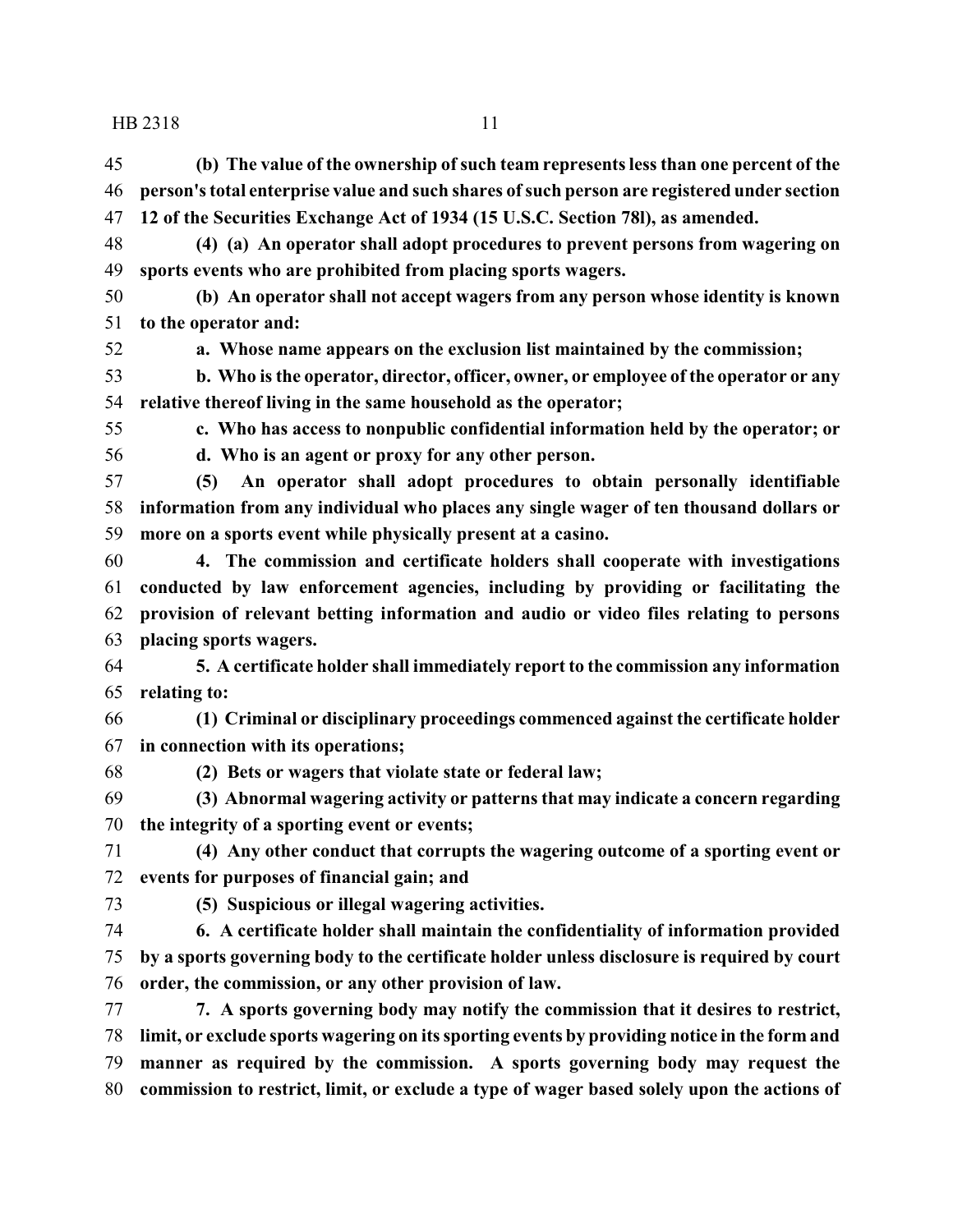**a single player. To demonstrate good cause, the sports governing body shall provide written information that indicates a credible threat to the integrity ofsports wagering that is beyond the control of the sports governing body to preemptively remedy or mitigate. The commission shall promptly review the information provided and respond as expeditiously as possible to the request. In making its determination, the commission may consult with a sports betting operation, independent monitoring provider, and other jurisdictions. No restrictions, limitations, or exclusions of wagers shall be conducted without the express written approval of the commission. Certificate holders shall be notified of any restrictions, limitations, or exclusions granted by the commission.**

**313.1016. 1. A certificate holder shall, for bets and wagers that exceed ten thousand dollars in a twenty-four-hour period and that are placed in person by a patron, maintain the following records for a period of at least three years after the sporting event occurs:**

**(1) Personally identifiable information of the bettor;**

**(2) The amount and type of bet placed;**

**(3) The time and date the bet was placed;**

- **(4) The location, including specific information pertaining to the betting window or the limited mobile gaming system device, where the bet was placed;**
- **(5) The outcome of the bet; and**

**(6) Any discernable pattern of abnormal betting activity by the patron.**

- **2. A certificate holder, for all bets and wagers placed through an interactive sports**
- **wagering platform, shall maintain the following records for a period of at least three years after the sporting event occurs:**
- **(1) Personally identifiable information of the bettor;**
- **(2) The amount and type of bet placed;**
- **(3) The time and date the bet was placed;**

 **(4) The location, including specific information pertaining to the internet protocol address, where the bet was placed;**

- **(5) The outcome of the bet; and**
- **(6) Any discernable pattern of abnormal betting activity by the patron.**
- **3. A certificate holder shall make the records and data that it is required to**

**maintain under this section available for inspection upon request of the commission or as**

**required by court order.**

**313.1018. 1. The performance of any act required, or the forbearance of any act prohibited, by sections 313.1000 to 313.1022, by an interactive sports wagering platform**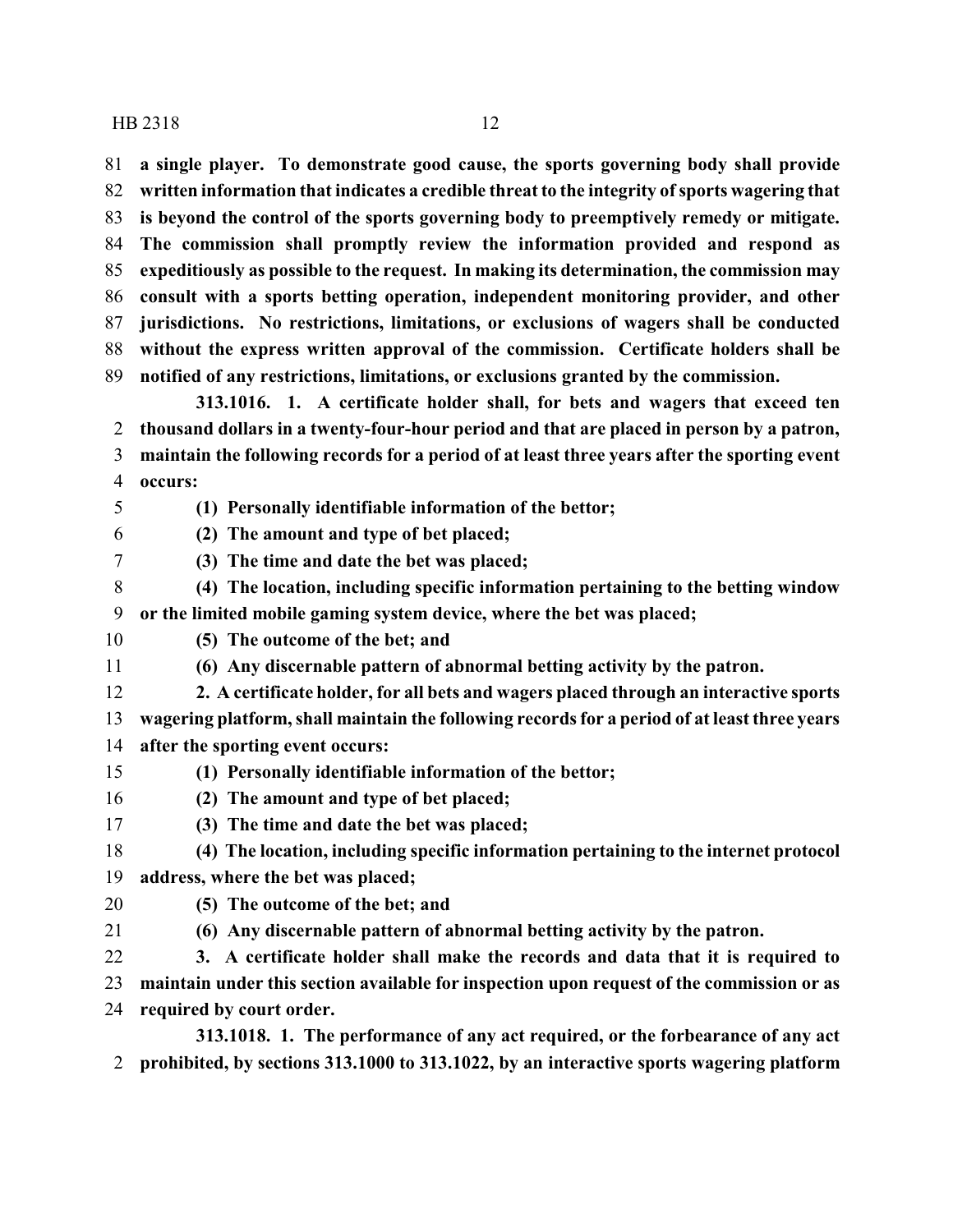**provider is imputed to the certificate holder on behalf of which the platform is operating, and vice versa.**

 **2. A certificate holder is not liable under the laws of this state to any party, including patrons, for disclosing information as required under sections 313.1000 to 313.1022 and is not liable for refusing to disclose information unless required under sections 313.1000 to 313.1022.**

**313.1021. 1. A wagering tax of six and three-fourths of one percent is imposed on the adjusted gross receipts received fromsports wagering conducted by a certificate holder under sections 313.1000 to 313.1022. If a third party is contracted with to conduct sports wagering at a certificate holder's licensed facility, the third party contractor shall fulfill the certificate holder's duties under this section.**

 **2. A certificate holder shall remit the tax imposed by subsection 1 of this section to the department before the close of the business day one day prior to the last business day of each month for the wagering taxes collected for such month. Any taxes collected during the month, but after the day on which the taxes are required to be paid to the department, shall be paid to the department at the same time the following month's taxes are due.**

 **3. The payment of the tax under this section shall be by an electronic funds transfer by an automated clearinghouse.**

 **4. Revenues received from the tax imposed under subsection 1 of this section shall be deposited in the state treasury to the credit of the "Gaming Proceeds for Education Fund" and shall be distributed as provided under section 313.822.**

 **5. (1) A certificate holder shall pay to the commission an annual administrative fee of twenty thousand dollars. The fee imposed shall be due one year after the date on which the certificate holder commences sports wagering operations under sections 313.1000 to 313.1022 and on each annual anniversary date thereafter. The commission shall deposit the administrative fees received under this subdivision in the sports wagering fund established in this subsection.**

 **(2) In addition to the annual administrative fee required in this subsection, a certificate holder shall pay to the commission a fee of ten thousand dollars to cover the costs of a full reinvestigation of the certificate holder in the fifth year after the date on which the certificate holder commences sports wagering operations under sections 313.1000 to 313.1022 and on each fifth year thereafter. The commission shall deposit the fees received under this subdivision in the sports wagering fund established in this subsection.**

 **(3) (a) There is hereby created in the state treasury the "Sports Wagering Fund", which shall consist of moneys collected under this subsection. The state treasurer shall be**